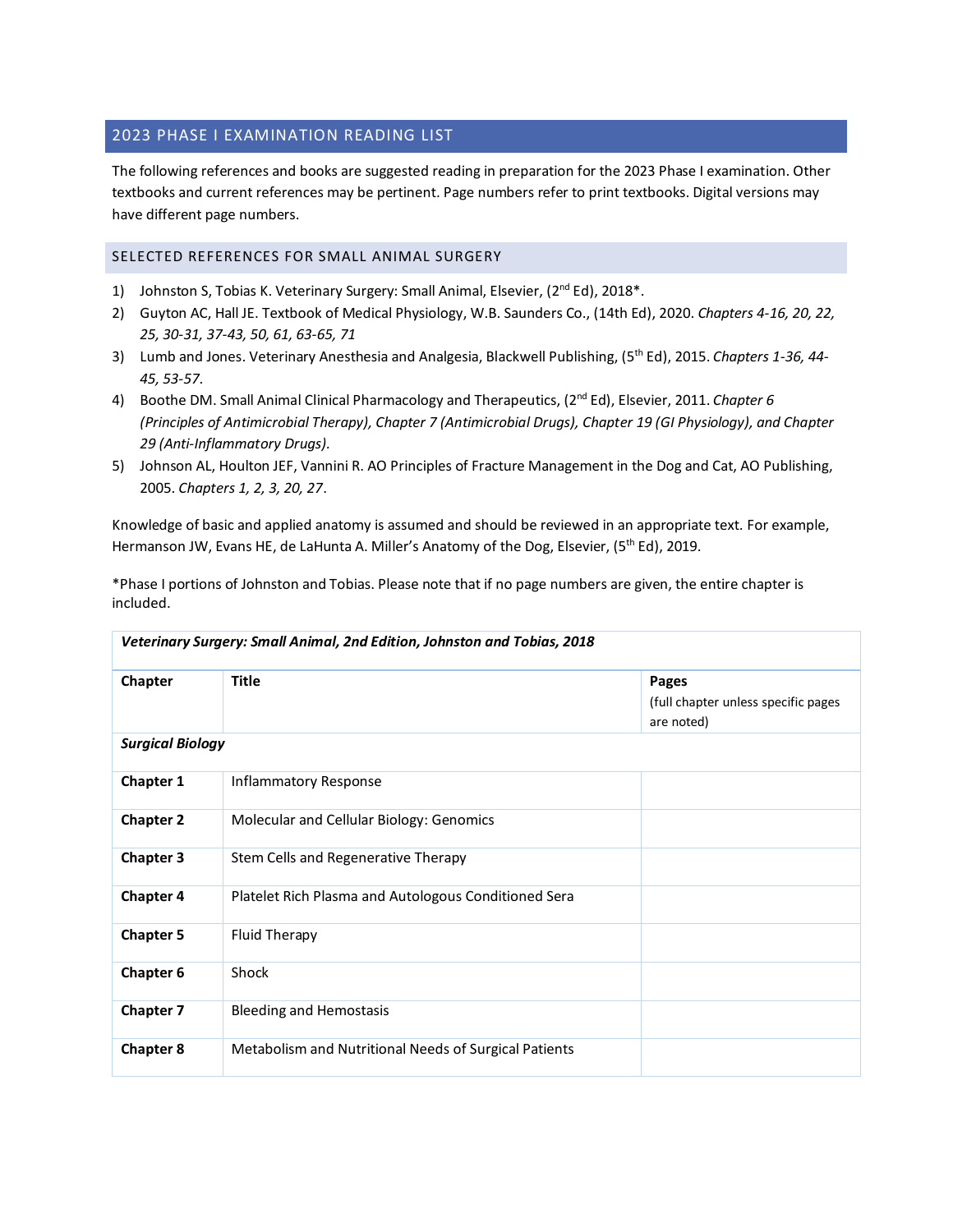| Chapter             | <b>Title</b>                                                                                                  | Pages<br>(full chapter unless specific pages<br>are noted) |
|---------------------|---------------------------------------------------------------------------------------------------------------|------------------------------------------------------------|
| <b>Chapter 9</b>    | <b>Wound Healing</b>                                                                                          |                                                            |
| Chapter 10          | Wound Infections and Antimicrobial Use                                                                        |                                                            |
|                     | <b>Surgical Methods and Perioperative Care</b>                                                                |                                                            |
| Chapter 11          | Sterilization                                                                                                 |                                                            |
| <b>Chapter 12</b>   | Instrumentation                                                                                               |                                                            |
| Chapter 13          | The Operating Room                                                                                            |                                                            |
| Chapter 14          | Monitoring for Surgical Infection                                                                             |                                                            |
| Chapter 15          | Principles and Use of Energy Sources in Small Animal Surgery:<br><b>Electrosurgery and Laser Applications</b> |                                                            |
| Chapter 16          | Suture Material, Tissue Staplers, Ligation Devices, and Closure<br>Methods                                    |                                                            |
| Chapter 17          | Instrument and Tissue Handling Techniques                                                                     |                                                            |
| <b>Chapter 18</b>   | <b>Surgical Hemostasis</b>                                                                                    |                                                            |
| Chapter 19          | <b>Bandages and Drains</b>                                                                                    |                                                            |
| <b>Chapter 20</b>   | <b>Biopsy General Principles</b>                                                                              |                                                            |
| <b>Chapter 21</b>   | Anesthesia Principles and Monitoring                                                                          |                                                            |
| <b>Chapter 22</b>   | Anesthetic Practice for Existing Conditions                                                                   |                                                            |
| <b>Chapter 23</b>   | Fundamentals of Interventional Radiology and Interventional<br>Endoscopy                                      |                                                            |
| <b>Chapter 24</b>   | Fundamentals of Laparoscopy and Thoracoscopy                                                                  |                                                            |
| <b>Chapter 25</b>   | Introduction to Oncologic Surgery for the General Surgeon                                                     |                                                            |
| <b>Neurosurgery</b> |                                                                                                               |                                                            |
| <b>Chapter 26</b>   | Neurologic Examination and Neuroanatomic Diagnosis                                                            |                                                            |
| <b>Chapter 28</b>   | Imaging of the Neurologic System                                                                              |                                                            |
| <b>Chapter 29</b>   | Pathogenesis and Physiology of Central Nervous System<br>Disease and Injury                                   |                                                            |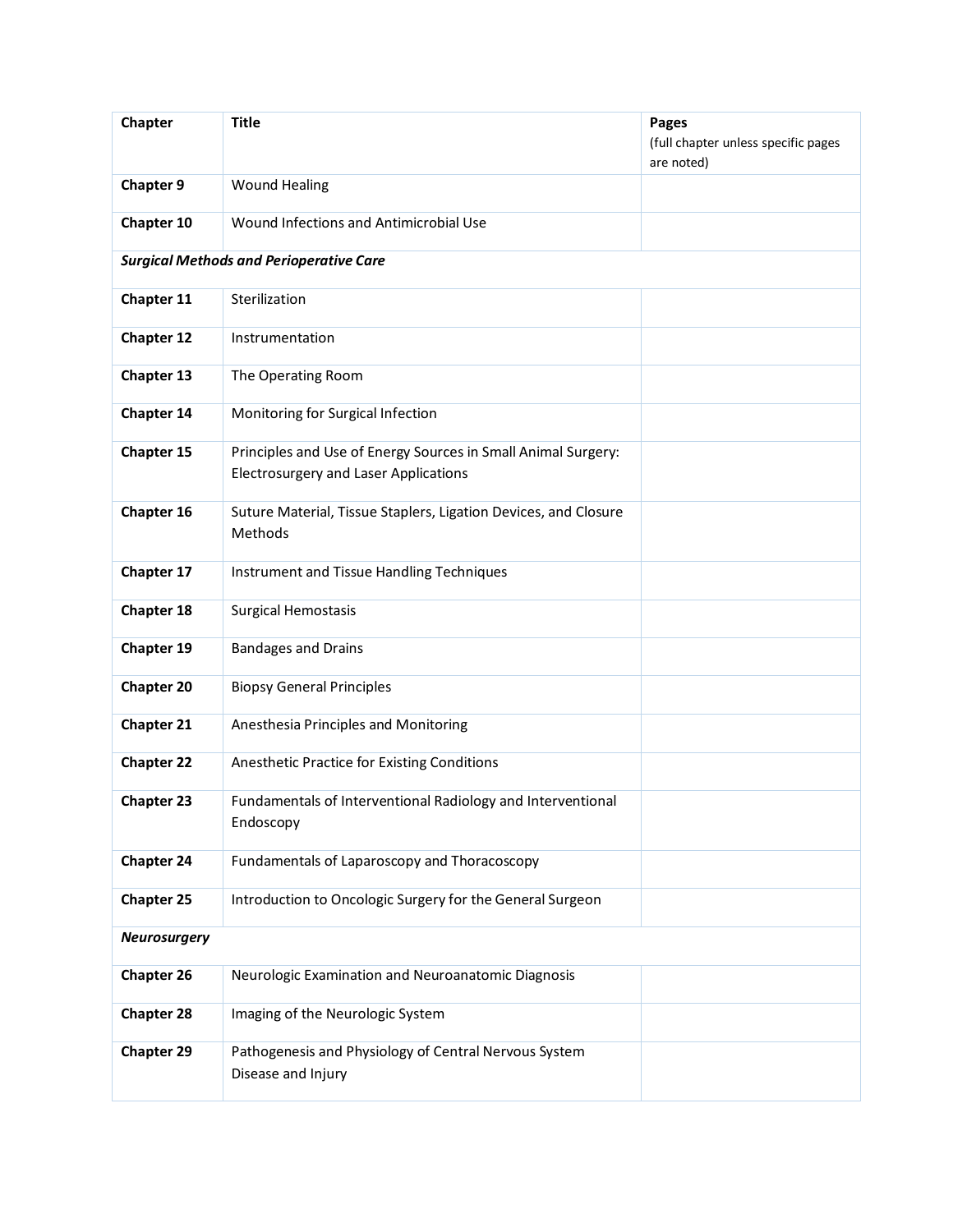| Chapter                       | <b>Title</b>                                                                         | Pages<br>(full chapter unless specific pages<br>are noted)                                                   |
|-------------------------------|--------------------------------------------------------------------------------------|--------------------------------------------------------------------------------------------------------------|
| <b>Musculoskeletal System</b> |                                                                                      |                                                                                                              |
| <b>Chapter 38</b>             | Tissues of the Musculoskeletal System                                                |                                                                                                              |
| <b>Chapter 39</b>             | Bone Biomechanics and Fracture Biology                                               |                                                                                                              |
| <b>Chapter 40</b>             | Open Fractures                                                                       |                                                                                                              |
| <b>Chapter 41</b>             | <b>Internal Fracture Fixation</b>                                                    |                                                                                                              |
| <b>Chapter 42</b>             | <b>External Skeletal Fixation</b>                                                    |                                                                                                              |
| <b>Chapter 43</b>             | Overview of Minimally Invasive Osteosynthesis Principles                             |                                                                                                              |
| <b>Chapter 44</b>             | Bandaging, External Coaptation, and External Devices for<br><b>Companion Animals</b> |                                                                                                              |
| <b>Chapter 45</b>             | Delayed Unions, Non-unions, and Malunions                                            |                                                                                                              |
| <b>Chapter 47</b>             | Osteomyelitis and Implant-Associated Infections                                      |                                                                                                              |
| <b>Chapter 48</b>             | <b>Bone Grafts and Substitutes</b>                                                   |                                                                                                              |
| <b>Chapter 68</b>             | Arthritis                                                                            |                                                                                                              |
| <b>Chapter 70</b>             | Muscle and Tendon Disorders                                                          | 1316-1317<br>(stop at general principles on<br>treatment)<br>1319-1321<br>(stop at specific tendon problems) |
| Chapter 71                    | Arthroscopy                                                                          | 1323-1331<br>(stop at basic techniques of small<br>animal arthroscopy)                                       |
| <b>Chapter 73</b>             | Osteochondrosis                                                                      | 1372-1380<br>(stop at principles of<br>osteochondrosis diagnosis)                                            |
| <b>Chapter 74</b>             | Gait Analysis                                                                        |                                                                                                              |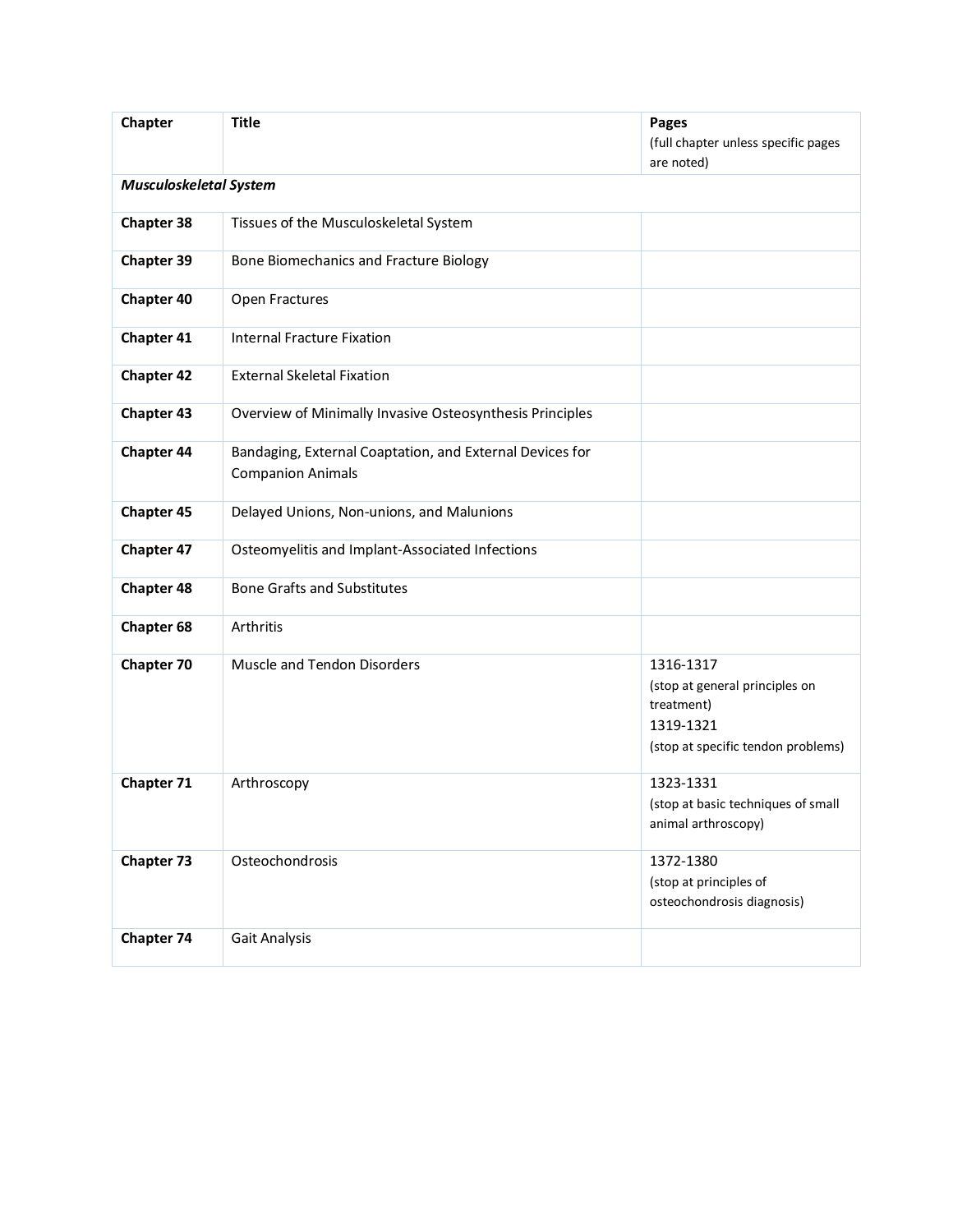| Chapter                        | <b>Title</b>                              | <b>Pages</b><br>(full chapter unless specific pages<br>are noted) |
|--------------------------------|-------------------------------------------|-------------------------------------------------------------------|
| <b>Skin and Reconstruction</b> |                                           |                                                                   |
| <b>Chapter 75</b>              | <b>Primary Wound Closure</b>              |                                                                   |
| <b>Chapter 76</b>              | Open Wounds                               |                                                                   |
| <b>Chapter 81</b>              | <b>Burns</b>                              | 1495-1500<br>(stop at burn treatment)                             |
| <b>Abdomen</b>                 |                                           |                                                                   |
| <b>Chapter 83</b>              | Spleen                                    | 1551-1557<br>(stop at surgical techniques)                        |
| <b>Chapter 84</b>              | Abdominal Wall Reconstruction and Hernias | 1564-1567<br>(stop at principles of abdominal<br>hernia repair)   |
| <b>Chapter 85</b>              | Diaphragmatic Hernias                     | 1592-1593<br>(stop at surgical approaches)                        |
| <b>Chapter 86</b>              | Peritoneum and Retroperitoneum            | 1603-1615<br>(stop at pathophysiology)                            |
| <b>Digestive System</b>        |                                           |                                                                   |
| <b>Chapter 87</b>              | Soft Tissues of the Oral Cavity           | 1637-1641<br>(stop at general considerations)                     |
| <b>Chapter 88</b>              | Salivary Glands                           | 1653-1655<br>(stop at nonsurgical salivary gland<br>disease)      |
| <b>Chapter 89</b>              | Mandibulectomy and Maxillectomy page      | 1663-1664<br>(stop at canine oral tumors)                         |
| <b>Chapter 90</b>              | Esophagus                                 | 1677-1681<br>(stop at surgical approaches to the<br>esophagus)    |
| Chapter 91                     | Stomach                                   | 1700-1704<br>(stop at general surgical principles)                |
| <b>Chapter 92</b>              | Small Intestine                           | 1730-1740<br>(stop at surgical procedures)                        |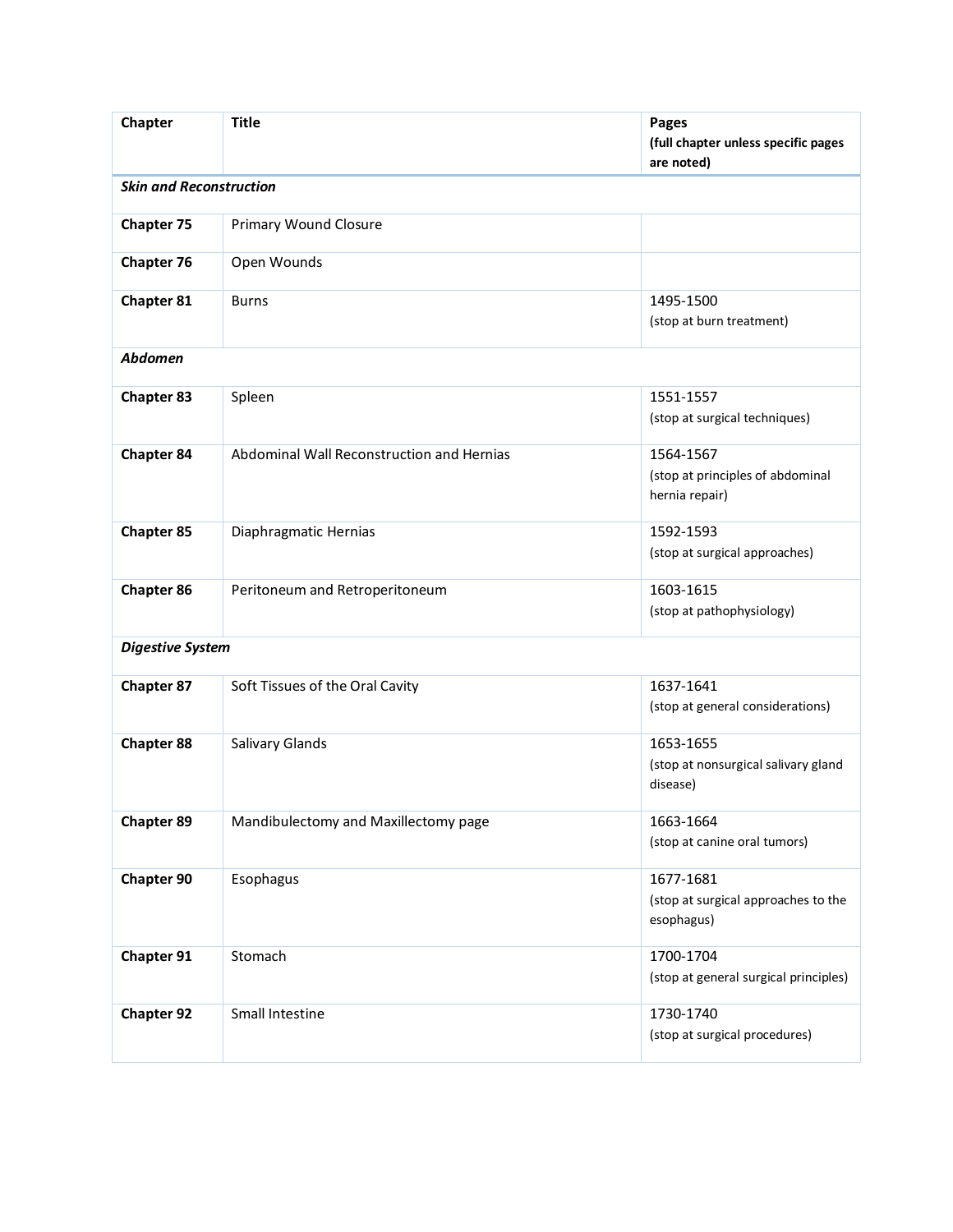| Chapter                   | <b>Title</b>                            | Pages<br>(full chapter unless specific pages<br>are noted)               |
|---------------------------|-----------------------------------------|--------------------------------------------------------------------------|
| <b>Chapter 93</b>         | Colon                                   | 1761-1768<br>(stop at techniques for colonic<br>wound closure)           |
| <b>Chapter 94</b>         | Rectum, Anus, and Perineum              | 1783-1787<br>(stop at surgical approaches)                               |
| <b>Chapter 95</b>         | Liver and Biliary System                | 1828-1834<br>(stop at hepatobiliary imaging)                             |
| <b>Chapter 96</b>         | <b>Hepatic Vascular Anomalies</b>       | 1852-1858<br>(stop at diagnostic evaluation)                             |
| <b>Chapter 97</b>         | Pancreas                                | 1886-1891<br>(stop at specific surgical<br>procedures)                   |
| <b>Chapter 98</b>         | Feeding tubes                           | 1915-1917<br>(start at tube feeding specifics)                           |
| <b>Respiratory System</b> |                                         |                                                                          |
| <b>Chapter 99</b>         | Nasal Planum, Nasal Cavity, and Sinuses | 1919-1920<br>(stop at diagnostic approach)<br>+ Figure 99.6 on page 1928 |
| Chapter 100               | Palate                                  | 1935-1938<br>(stop at palate defects)                                    |
| Chapter 101               | Larynx                                  | 1946-1949<br>(stop at laryngeal neoplasia)                               |
| <b>Chapter 102</b>        | Trachea and Bronchi                     | 1963-1965<br>(stop at techniques: general)                               |
| Chapter 103               | Lungs                                   | 1983-1987<br>(stop at postoperative monitoring)                          |
| <b>Thorax</b>             |                                         |                                                                          |
| Chapter 104               | <b>Thoracic Wall</b>                    | 2001-2006<br>(stop at surgical approaches to the<br>thorax)              |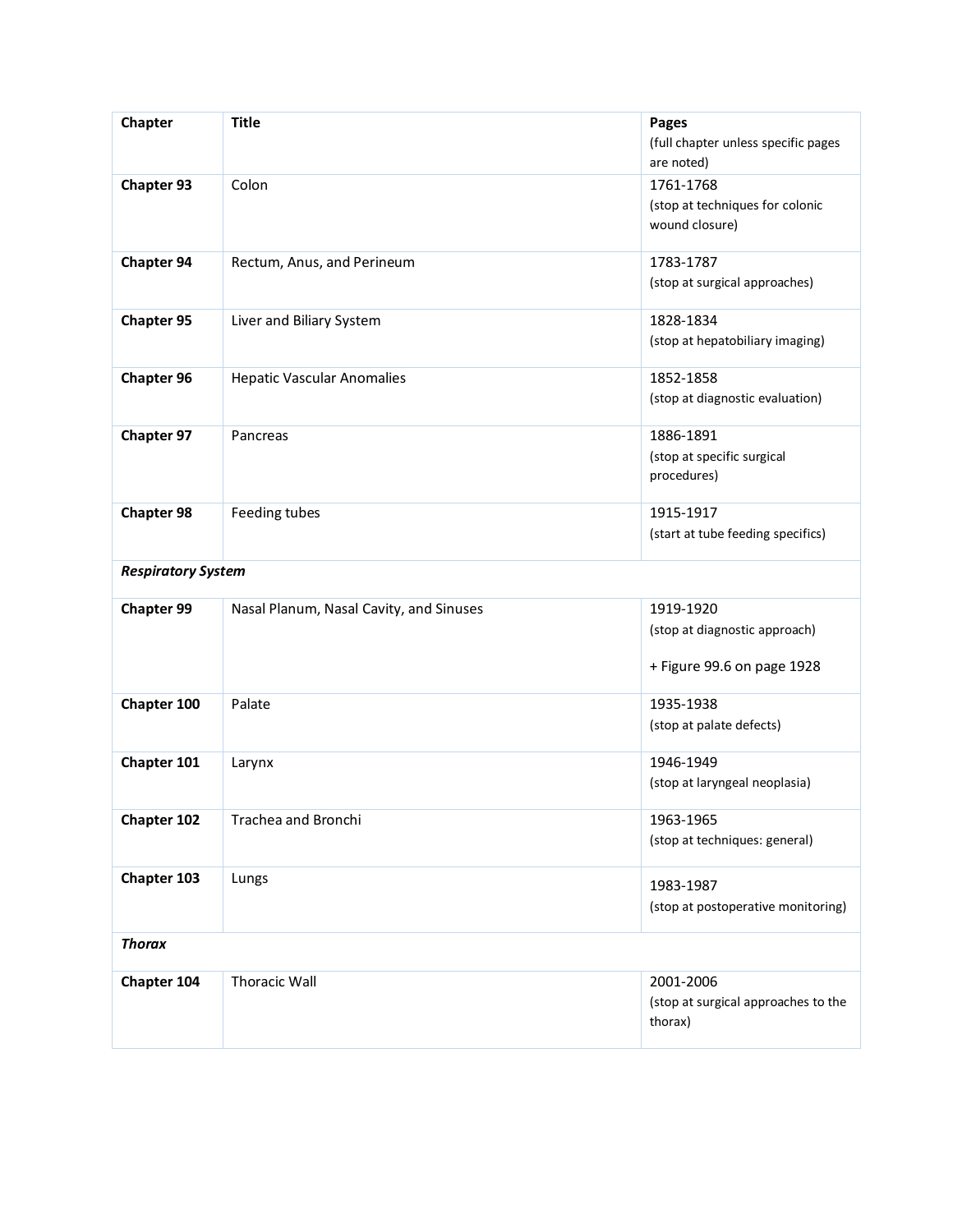| Chapter                      | <b>Title</b>                      | Pages<br>(full chapter unless specific pages<br>are noted)                    |
|------------------------------|-----------------------------------|-------------------------------------------------------------------------------|
| Chapter 105                  | <b>Thoracic Cavity</b>            | 2019-2027<br>(stop at diagnostic imaging)                                     |
| <b>Cardiovascular System</b> |                                   |                                                                               |
| Chapter 106                  | Cardiac Surgery                   | 2049-2055<br>(stop at strategies for cardiac<br>surgery)                      |
| Chapter 107                  | Pericardial Surgery               | 2084-2085<br>(stop at congenital pericardial<br>diseases)                     |
| Chapter 108                  | <b>Vascular Surgery</b>           | 2093-2103<br>(stop at endovascular surgery)                                   |
| <b>Urogenital System</b>     |                                   |                                                                               |
| Chapter 109                  | <b>Ovaries and Uterus</b>         | 2109-2114<br>(stop at surgery and outcome)                                    |
| Chapter 110                  | Vagina, Vestibule, and Vulva      | 2130-2132<br>(stop at surgical approaches)                                    |
| Chapter 111                  | Testes, Epididymides, and Scrotum | 2142-2145<br>(stop at disorders)                                              |
| Chapter 112                  | Penis and Prepuce                 | 2158-2161<br>(stop at specific disorders)                                     |
| Chapter 113                  | Prostate                          | 2168-2171<br>(stop at diagnostic approach to<br>prostatic disease in the dog) |
| Chapter 114                  | Kidneys                           | 2184-2188<br>(stop at preoperative<br>management)                             |
| Chapter 115                  | Ureters                           | 2202-2204<br>(stop at ureteral obstruction)                                   |
| Chapter 116                  | Bladder                           | 2219-2222<br>(stop at diagnostic techniques)                                  |
| Chapter 117                  | Urethra                           | 2234-2239<br>(stop at surgical procedures)                                    |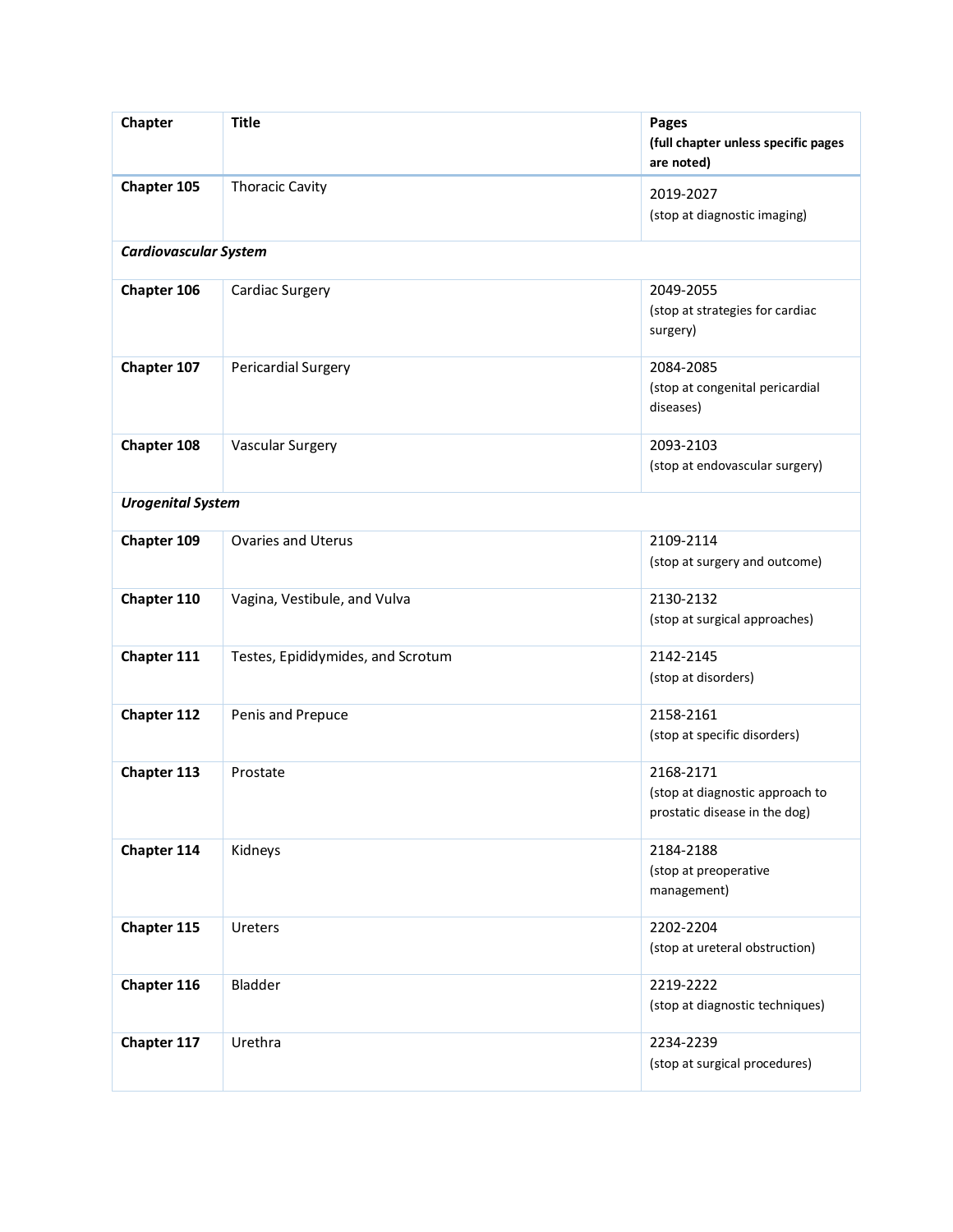| Chapter                 | <b>Title</b>                     | Pages<br>(full chapter unless specific pages<br>are noted)                                                                                                                                                                                                                                                                                                  |
|-------------------------|----------------------------------|-------------------------------------------------------------------------------------------------------------------------------------------------------------------------------------------------------------------------------------------------------------------------------------------------------------------------------------------------------------|
| Chapter 118             | Sphincter mechanism Incontinence | 2256<br>(stop at diagnostic assessment)                                                                                                                                                                                                                                                                                                                     |
| <b>Endocrine System</b> |                                  |                                                                                                                                                                                                                                                                                                                                                             |
| Chapter 120             | <b>Adrenal Glands</b>            | 2281-2283<br>(stop at diagnosis of functional<br>adrenal tumors)                                                                                                                                                                                                                                                                                            |
| Chapter 121             | Thyroid and Parathyroid Glands   | 2291-2293<br>(stop at feline hyperthyroidism)                                                                                                                                                                                                                                                                                                               |
| Ear                     |                                  |                                                                                                                                                                                                                                                                                                                                                             |
| <b>Chapter 122</b>      | Pinna and External Ear Canal     | 2309-2311<br>(stop at conditions affecting the<br>pinna)                                                                                                                                                                                                                                                                                                    |
| Chapter 123             | Middle and Inner Ear             | 2328-2331<br>(stop at inflammatory disease of<br>the middle ear)                                                                                                                                                                                                                                                                                            |
| Chapter 124             | Eye                              | 2343-2344: Eyelids Anatomy<br>and physiology<br>(stop at special surgical<br>considerations)<br>2358: Conjunctiva<br>(stop at diseases of the<br>conjunctiva)<br>2360: Nictitating membrane<br>(stop at everted nictitating<br>membrane)<br>2363-2364: Cornea<br>(stop at indolent ulcers)<br>2365: Orbit<br>(stop at clinical signs of orbital<br>disease) |